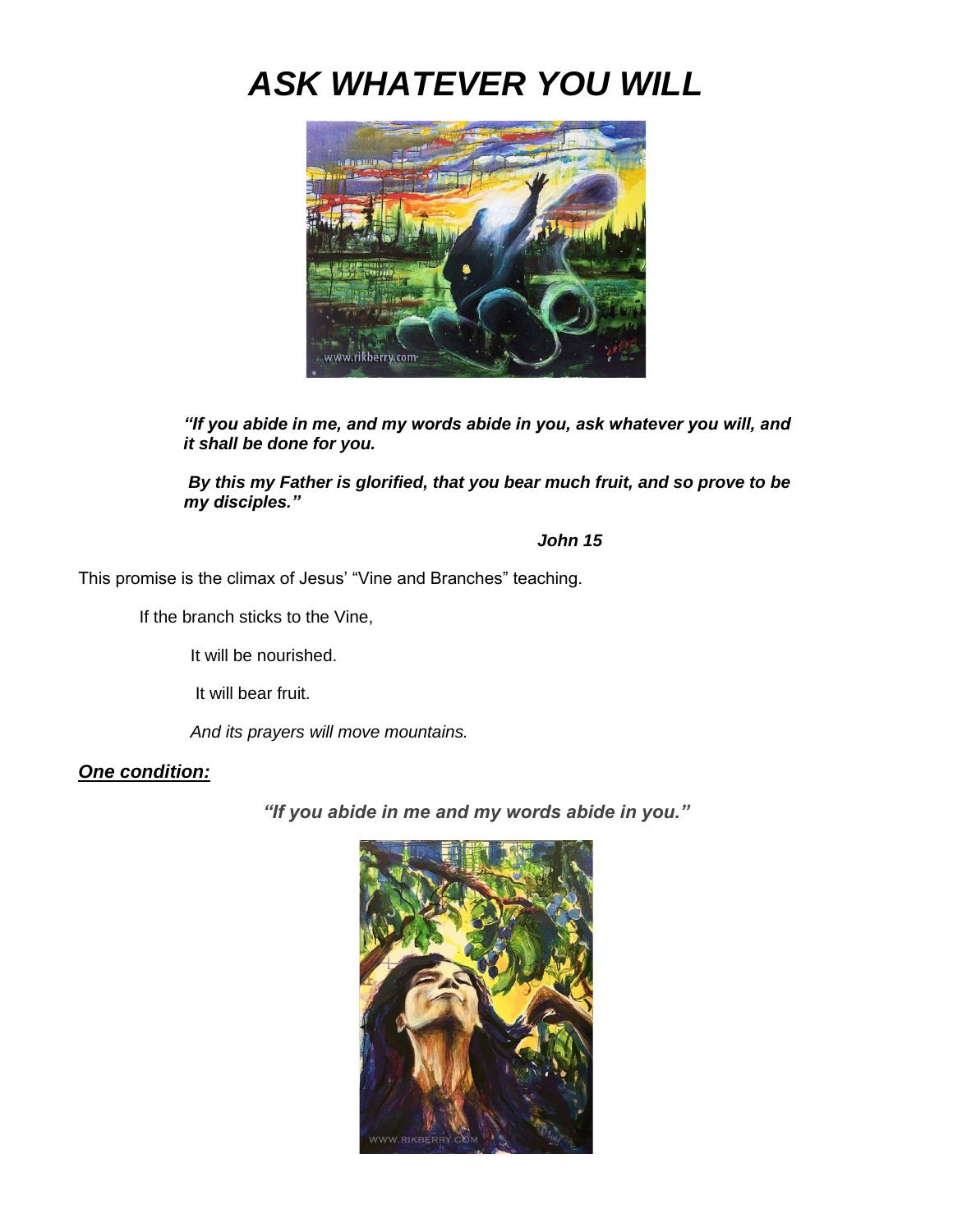Not…..

"If you're saved."

"If you're doctrinally correct."

"If you've lived by Christian principles."

"If you're Spirit-filled."

"If you're sufficiently righteous."

Just…

*"If you abide in me, and my words abide in you."*

# *How did I get to be a branch?*

Jesus made me a branch.

He called me by name.

He put his hand on me and said, *"You belong to me."*

*"You did not choose me, but I chose you, and appointed you, that you should go and bear fruit."*

 *John 15*



Now that Jesus has made me his branch, it's up to me to abide in him.

To stay connected.

To do what he tells me to do.

If I stay connected, I will bear fruit.

And because I am praying with the mind of Christ, the Father will answer my prayers.

*"Ask whatever you will, and it shall be done for you."*

"Sounds great, Lord, but it doesn't seem to work for me. My prayers get lost on the way up."

*"Keep on praying.*

*And keep on abiding in me, until my words have become your life."*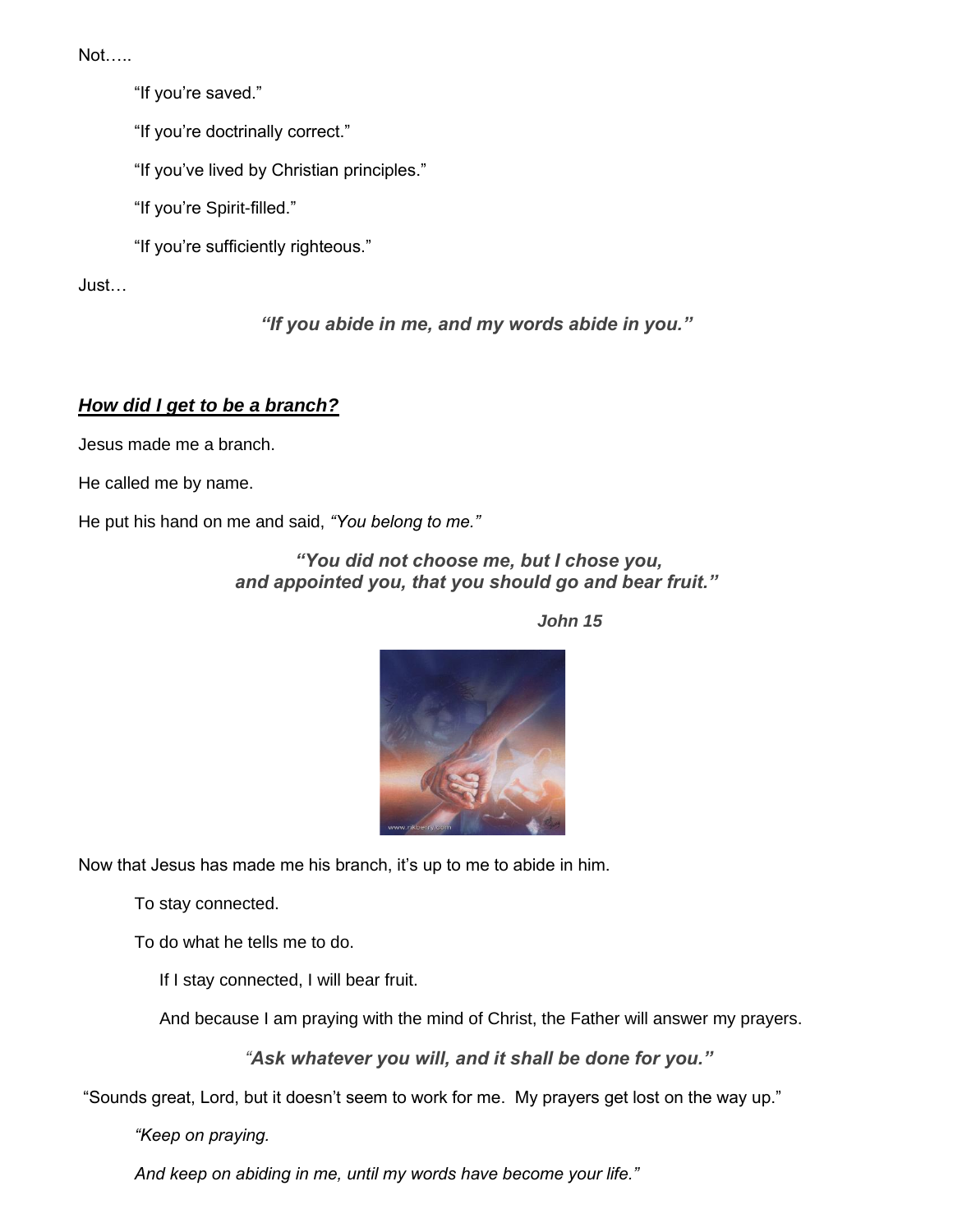### *Keep on praying.*

The only way we learn to pray is to pray.

How can the Spirit of God teach us to pray unless we keep praying?

*And he told them a parable, to the effect that they ought always to pray and not lose heart….*

*….And will not God vindicate his elect, who cry to him day and night? Will he delay long over them?*

 *Luke 18*

Pray alone in a room with the door shut.

Pray when you wake in the middle of the night.

Pray while you're walking down the street.

Pray while you're washing those windows.

Pray in spite of your doubts.



# **Keep on praying.**

### *Keep abiding in me until my words become your life.*

Listen to the Master as he speaks through the four gospels.

Listen to the Spirit when he tells you to give up that grudge.

Listen to the unspoken cries of the wounded souls that God sends into your life.